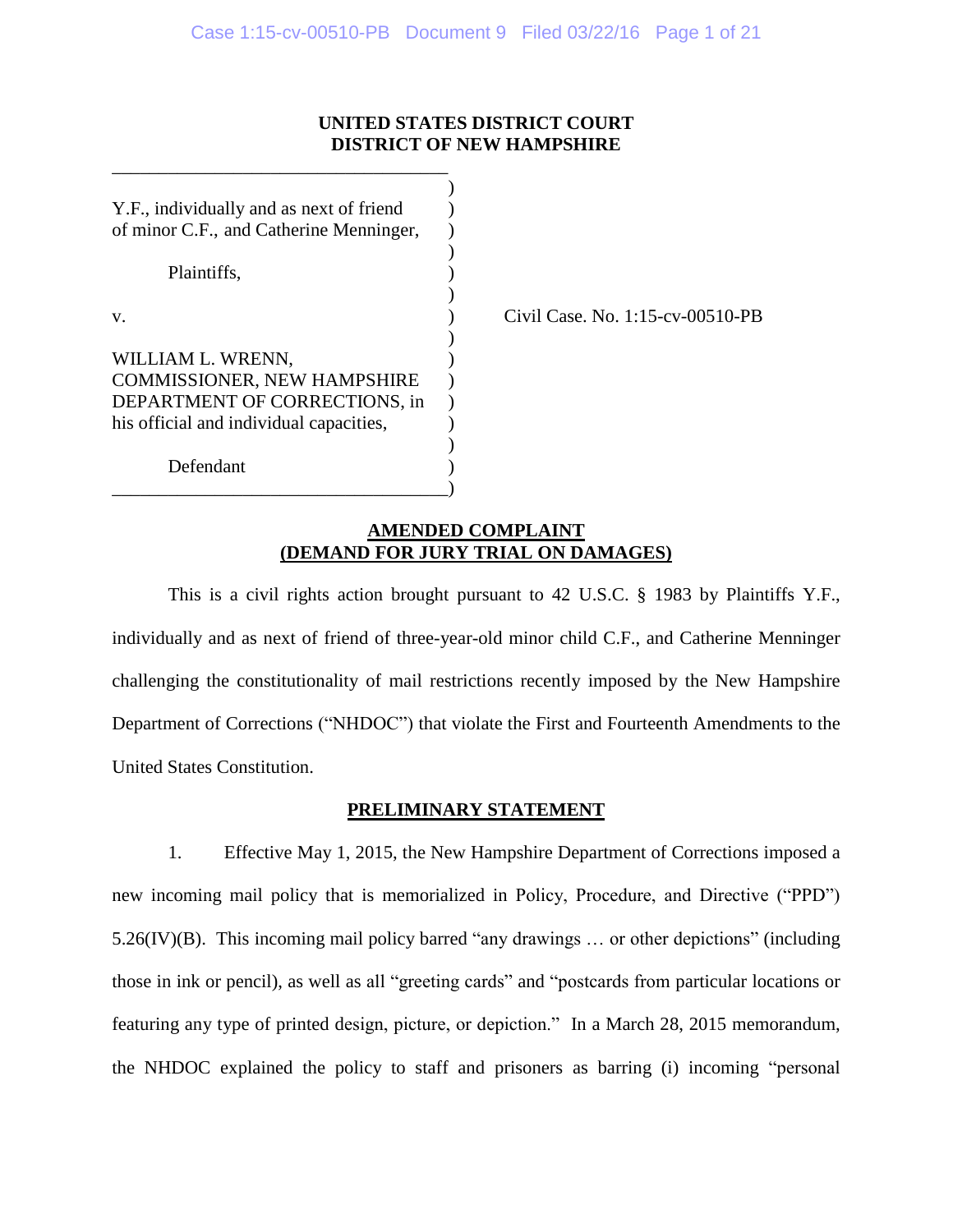#### Case 1:15-cv-00510-PB Document 9 Filed 03/22/16 Page 2 of 21

drawings of any kind" or "other depictions," (ii) incoming "greeting cards … regardless of the occasion," and (iii) incoming "post cards with any kind of graphic design, picture, or drawing." Following the filing of this lawsuit on December 18, 2015, the NHDOC amended the policy effective February 1, 2016. However, the amended policy continues to ban all "original drawings" and "pictures" (including those in ink or pencil), all incoming "greeting cards," and all incoming "postcards from particular locations or featuring any type of printed design, picture, or depiction."

2. This new amended mail policy—like the original policy enacted in May 2015 not only violates the First Amendment, but also is particularly cruel to prisoners, like Y.F.'s son, who have young, pre-literate family members. For example, this new rule censors incredibly meaningful forms of communication—i.e., original handwritten pictures and drawings, holiday cards, and birthday cards—from child family members to prisoners (including mothers and fathers). This communication is especially important given that family members—including children—often live far away and cannot visit regularly. This policy also bans a prayer card with a pre-printed image sent from a religious organization to a prisoner who wants to stay connected to her faith.

3. This policy is particularly callous during the holiday season for the NHDOC's over 2,800 prisoners. For example, during the holidays, this new policy bars Y.F.'s imprisoned son from receiving (i) a Christmas card, or (ii) a holiday drawing from his three-year-old son, C.F. These forms of communication are important because Y.F. and C.F. are low-income and live in a town that is an approximately 80-mile (or a 95-minute) drive from Concord State Prison where Y.F.'s son is imprisoned. Given this long distance, in-person visitation is difficult.

4. Based on the documents received from the NHDOC pursuant to a Right-to-Know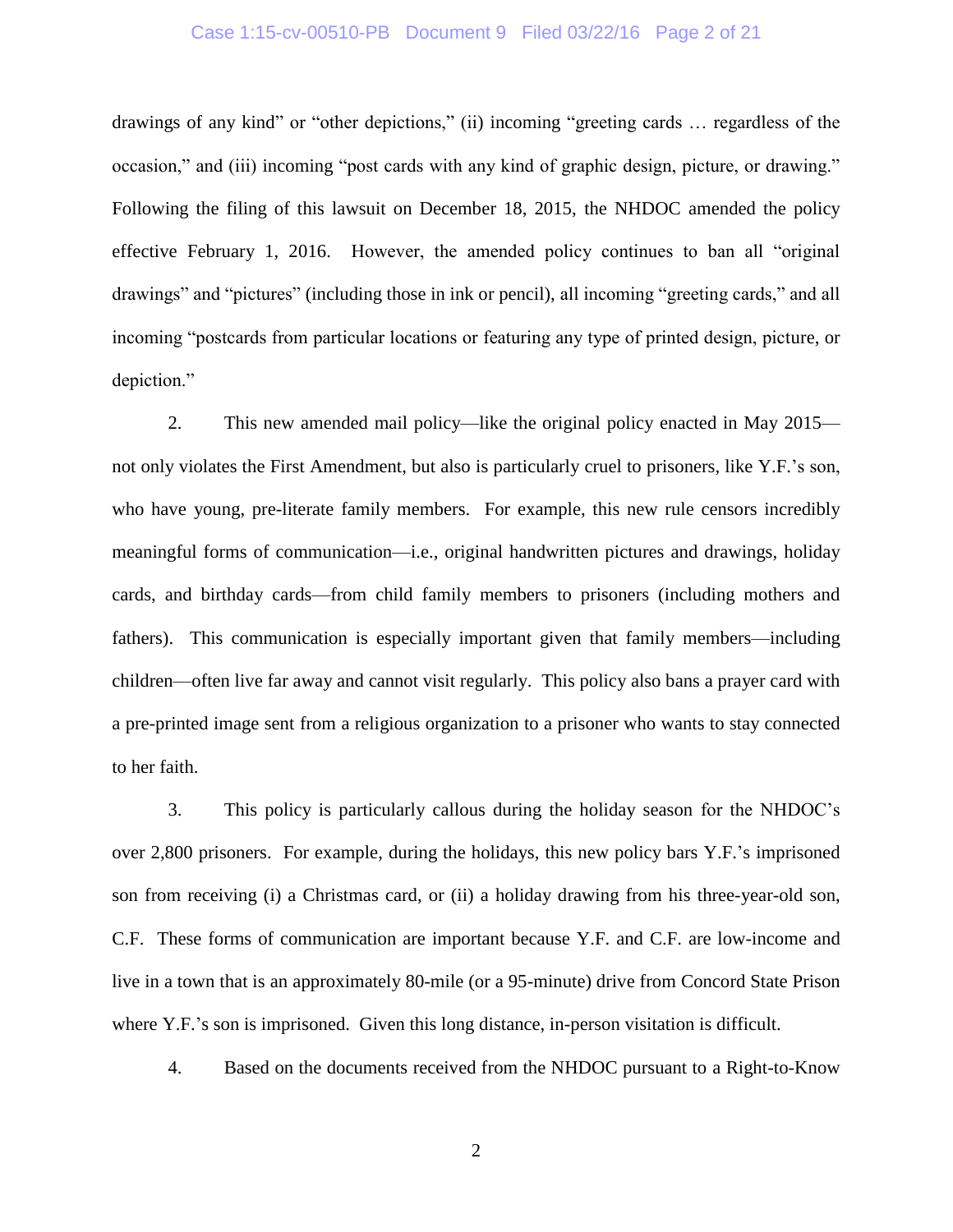#### Case 1:15-cv-00510-PB Document 9 Filed 03/22/16 Page 3 of 21

Request submitted by the American Civil Liberties Union of New Hampshire ("ACLU-NH"), there is no need for this policy. In the NHDOC's own documents, there is not a single incident documented where drugs were smuggled into the state's prisons using handwritten drawings or pictures on regular, non-cardstock paper since 2010. In addition, this mail policy is among the most restrictive in the United States. Plaintiffs' counsel has been unable to identify a similar state prison mail policy in the country banning *all* original handwritten drawings and pictures, *all* greeting cards, and *all* pre-printed postcards. This is for good reason: such a policy is overbroad and bans vital and innocent forms of communication.

5. Accordingly, the NHDOC's new mail policy is unconstitutional and must be enjoined. As the United States Supreme Court has recognized: "Communication … is not accomplished by the act of writing words on paper. Rather, it is effected only when the letter is read by the addressee. Both parties to the correspondence have an interest in securing that result, and censorship of the communication between them necessarily impinges on the interest of each …." *Procunier v. Martinez*, 416 U.S. 396, 408-409 (1974).

#### **THE PARTIES**

6. This case is brought by Plaintiffs Y.F. individually and Y.F. as next of friend of three-year-old minor child C.F. Y.F., her husband, and C.F. reside in New Hampshire. Y.F.'s son is currently incarcerated at Concord State Prison for Men. Y.F.'s son is the father of C.F. Y.F. is currently the legal guardian for C.F.

7. The incoming mail policy at issue in this lawsuit interferes with C.F.'s ability to communicate with his father at Concord State Prison, as C.F. is barred from mailing any original handmade drawings or pictures to his father. Y.F. is also banned from sending her son a preprinted Christmas card during the holidays.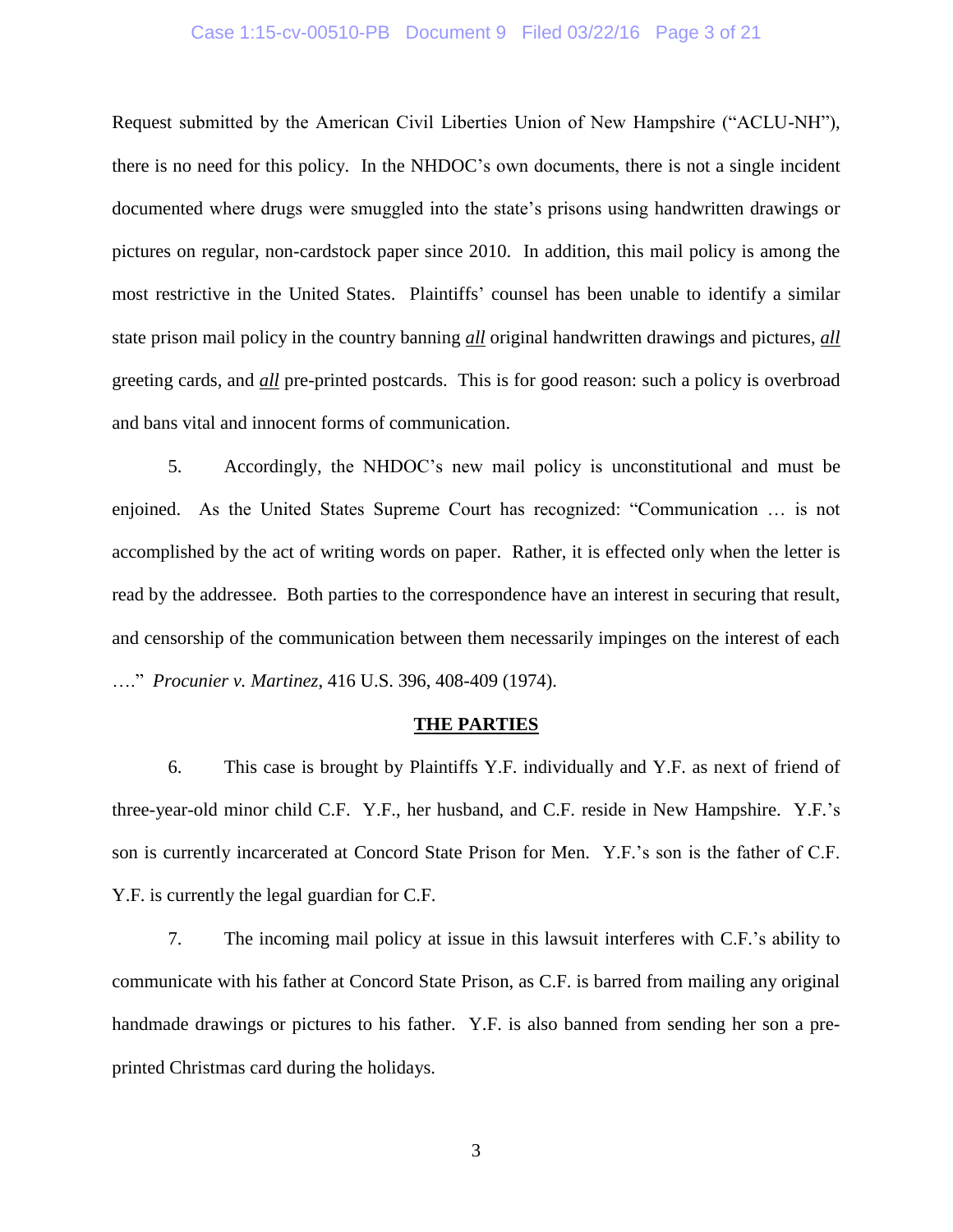### Case 1:15-cv-00510-PB Document 9 Filed 03/22/16 Page 4 of 21

8. In fact, Y.F. and C.F. have felt the brunt of this new mail policy directly. Recently, Y.F. attempted to mail (i) a Thanksgiving card containing the text "I [LOVE] U DADDY" handwritten by C.F., and (ii) two drawings (which were folded inside the card) that C.F. made for his father. C.F.'s two drawings were on coloring paper that Y.F.'s imprisoned son obtained from the prison's Family Connections Center ("FCC") and sent to C.F. with the hope that C.F. would then draw on them and mail them back so that Y.F.'s son could maintain a relationship with C.F. (on one paper, Y.F.'s son wrote to C.F. "Happy Halloween [C.F.]").

9. However, the prison rejected C.F.'s two drawings and the greeting card under the new policy. Copies of the rejected Thanksgiving card and drawings, with a redaction of C.F.'s first name, are attached as *Exhibit A*.

10. Given the mail policy and the rejection of these items, Y.F. will not send greeting cards and drawings in the future.



11. A picture of Y.F. and C.F. with one of the rejected drawings is below: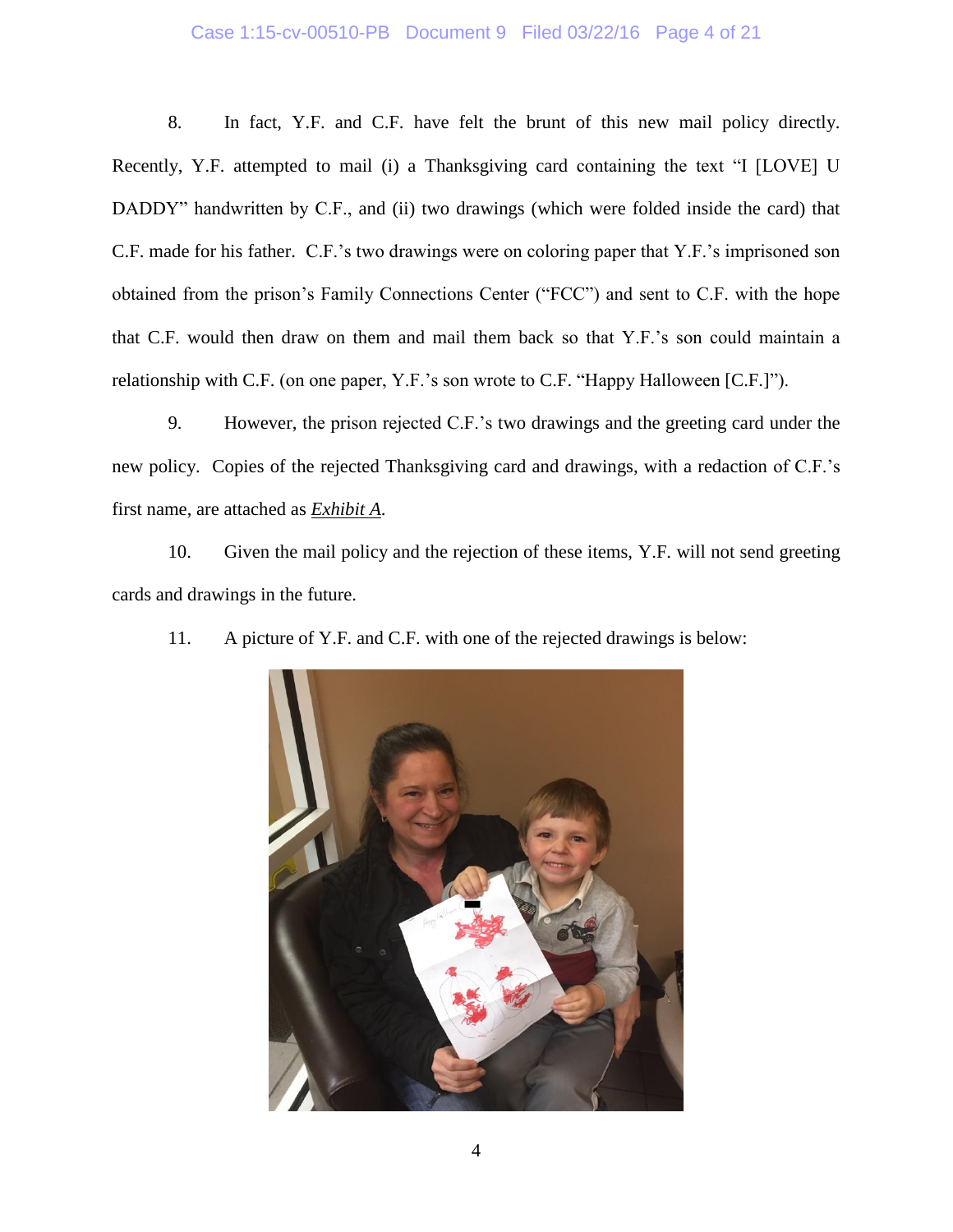#### Case 1:15-cv-00510-PB Document 9 Filed 03/22/16 Page 5 of 21

12. Plaintiff Catherine Menninger resides in Grafton County in New Hampshire. She is 87 years old with five grandchildren. She has dedicated her life to being a mother and a human rights activist, including in the areas of international reconciliation and prisoners' rights. She is a proponent of humanizing the prison system. In addition to this work, Ms. Menninger has regularly communicated by mail for approximately the past 10 years with an inmate who has been sentenced to life in prison. She engages in these communications, in part, to help alleviate any feeling of hopelessness that this prisoner may feel.

13. Ms. Menninger has mailed a Christmas card to this inmate every holiday season without incident. However, the NHDOC rejected the most recent Christmas card she sent this inmate in December 2015. The NHDOC returned the card as "rejected" mail in January 2016. A copy of the rejected card is attached as *Exhibit F*.

14. Ms. Messinger was so upset by the rejection that she contacted the Governor's Office and the NHDOC chaplain to protest this mail policy. *See* Messinger Jan. 15. 2016 Ltr. (attached as *Exhibit G*). As she wrote the Governor: "Such an across-the-board punishment for what may well have been the violations of a few is not worthy of [New Hampshire]." She added: "We must not do anything that thwarts the message of Christmas, so urgently needed right now."

15. Ms. Menninger wishes to continue mailing Christmas cards to the prisoner but will no longer do so because of the current policy.

16. Defendant William L. Wrenn is the Commissioner of the New Hampshire Department of Corrections. He is in charge of administering the New Hampshire Department of Corrections. Specifically, he is the policy maker for the New Hampshire Department of Corrections with respect to its mail policy. His office is located at 105 Pleasant Street, Concord,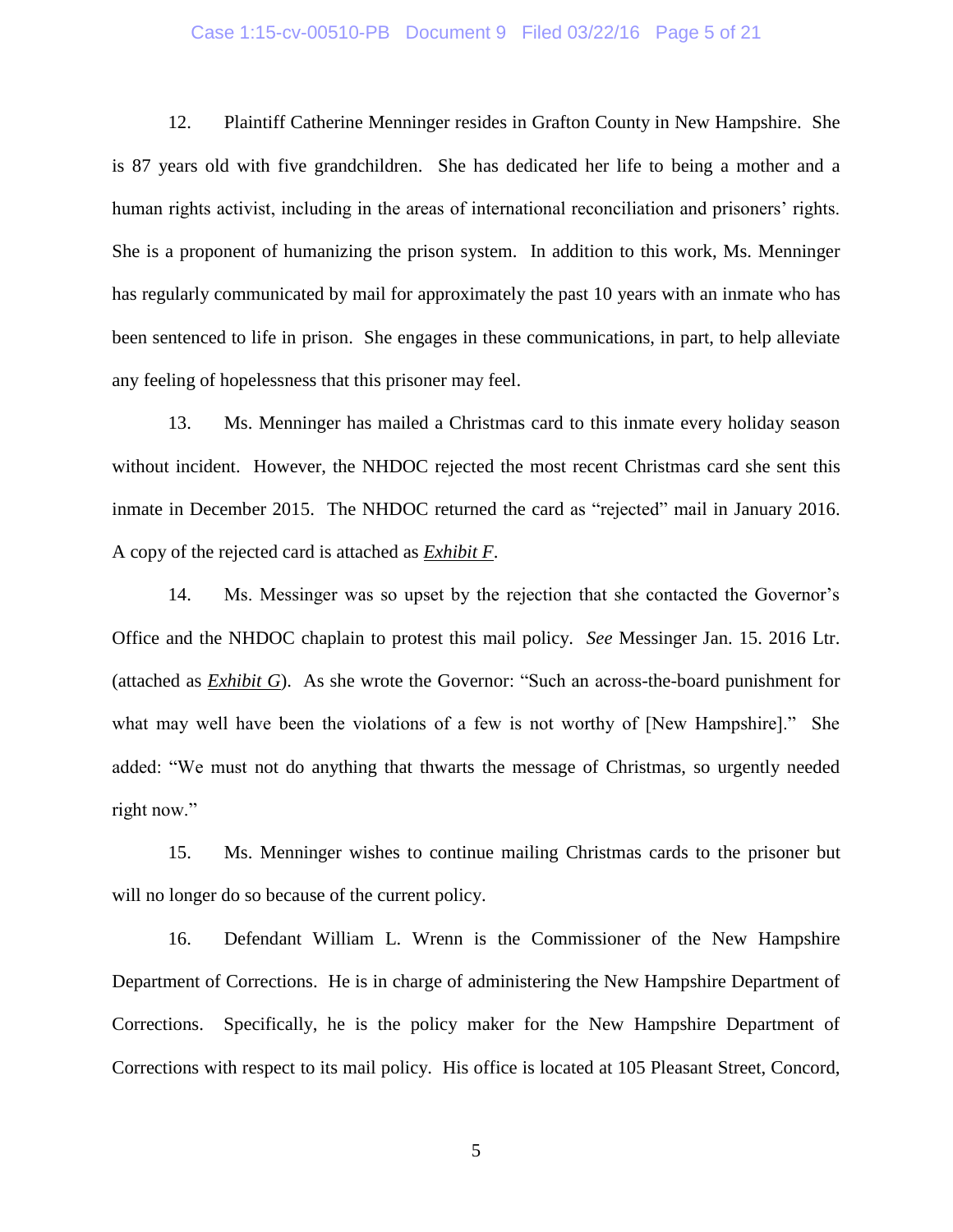NH 03302. Commissioner Wrenn, personally and through the conduct of his agents, servants, and employees, acted under color of state law at all times relevant to this action. Commissioner Wrenn is being sued in his individual capacity for damages, and in his official capacity for injunctive and declaratory relief.

### **JURISDICTION AND VENUE**

17. This action arises under the First and Fourteenth Amendments to the U.S. Constitution and 42 U.S.C. § 1983. This Court therefore has subject matter jurisdiction under 28 U.S.C. § 1331.

18. Declaratory relief is authorized by 28 U.S.C. § 2201 and 28 U.S.C. § 2202.

19. Venue in the District of New Hampshire is based on 28 U.S.C. § 1391(b).

#### **FACTS**

#### **I. The New Prison Mail Policy Violates The First Amendment**

20. Effective May 1, 2015, the New Hampshire Department of Correction's imposed a new incoming mail policy that is memorialized in Policy, Procedure, and Directive ("PPD") 5.26(IV)(B). This incoming mail policy barred "any drawings … or other depictions" (including those in ink or pencil), as well as all "greeting cards" and "postcards from particular locations or featuring any type of printed design, picture, or depiction." *See* Mar. 27, 2015 Memo. (attached as *Exhibit B*).

21. As explained in a March 10, 2015 Executive Staff Meeting, the Defendant Commissioner "announced that there will be an amendment to the Inmate Mail policy that will prohibit the use of cards (or anything with a thick stock) coming into the prison because it is a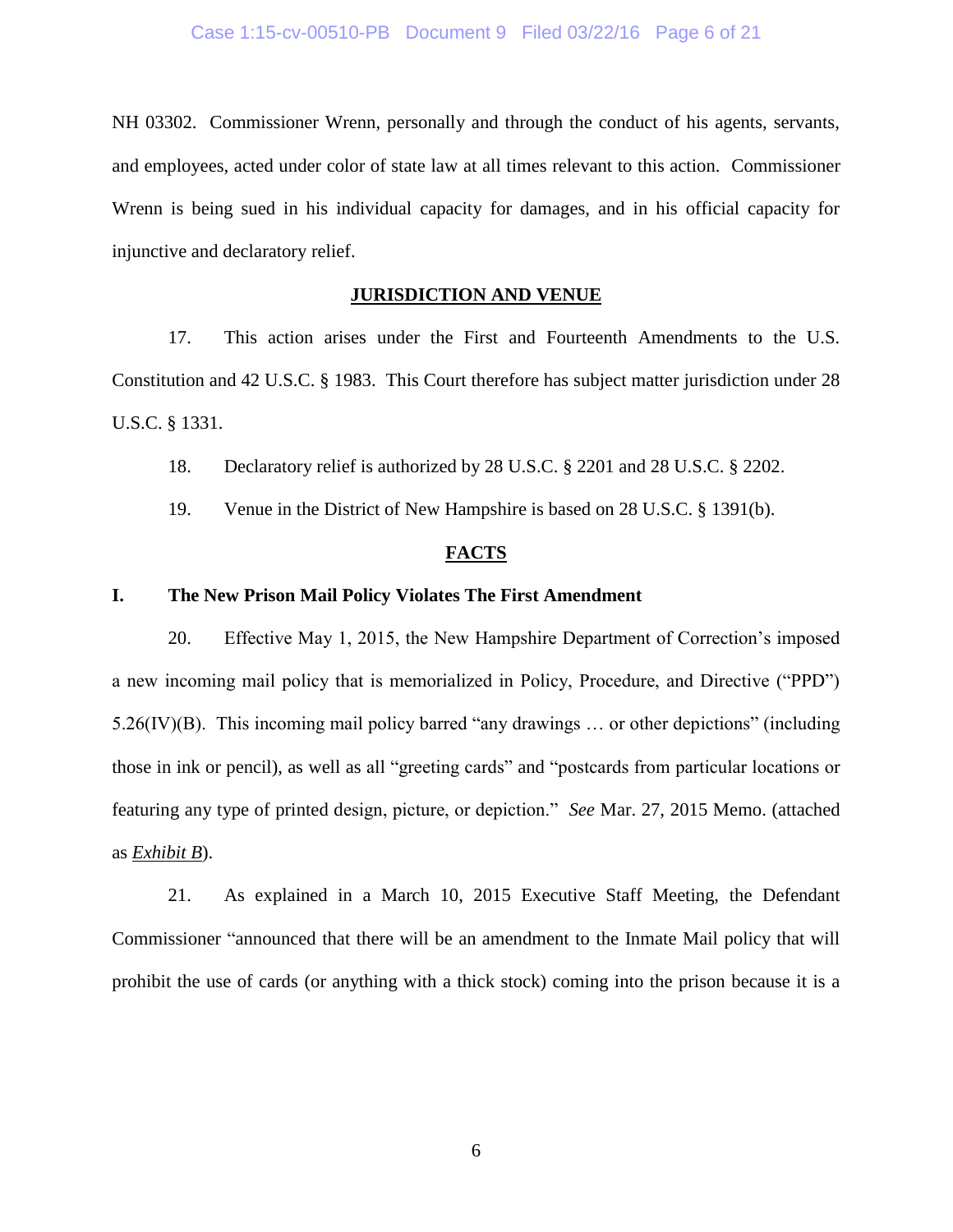#### Case 1:15-cv-00510-PB Document 9 Filed 03/22/16 Page 7 of 21

major transmission source of Suboxone.<sup>1</sup> We also will no longer allow drawings or anything with crayon or markers because this can also be source of Suboxone." *See* NHDOC Mar. 10, 2015 Executive Staff Meeting Minutes, Page 2 (ACLU98) (attached as *Exhibit D*); *see also* NHDOC Press Release (Apr. 30, 2015) (noting that policy is "due to the rise in drug-related contraband (in particular, Suboxone strips) entering the prison that can be hidden in these cards and drawings"), *available at* [http://www.nh.gov/nhdoc/news/2015/043015.htm;](http://www.nh.gov/nhdoc/news/2015/043015.htm) Jeremy Blackman, "Prison Tightens Mail Policy In Effort To Curb Drug Influx," *Concord Monitor* (Apr. 13, 2015), *available at* [http://www.concordmonitor.com/home/16462117-95/prison-tightens](http://www.concordmonitor.com/home/16462117-95/prison-tightens-mail-policy-in-effort-to-curb-drug-influx)[mail-policy-in-effort-to-curb-drug-influx.](http://www.concordmonitor.com/home/16462117-95/prison-tightens-mail-policy-in-effort-to-curb-drug-influx)

22. Following the filing of this lawsuit on December 18, 2015, the NHDOC amended the policy effective February 1, 2016. *See* Feb. 1, 2016 Operative Mail Policy, PPD 5.26 (attached as *Exhibit E*). However, the amended policy continues to ban all "original drawings" and "pictures" (including those in ink or pencil), all incoming "greeting cards," and all incoming "postcards from particular locations or featuring any type of printed design, picture, or depiction." With respect to drawings and pictures, the new February 1, 2016 policy adds: "Inmates may, however, receive photocopies of drawings, pictures, paintings in which the original contained crayon, markers, stickers, lipstick, glitter or chalk." *Id.* This photocopy language did not exist in the original May 1, 2015 mail policy.

23. This February 1, 2016 policy, and the NHDOC's practice of enforcing it, unconstitutionally burden Plaintiffs' First Amendment rights, the First Amendment rights of others who send mail to prisoners at New Hampshire state prisons, and the First Amendment rights of prisoners at New Hampshire State prisons.

 $\overline{a}$ 

 $<sup>1</sup>$  Suboxone is a brand-name prescription drug that contains both buprenorphine and naloxone. Buprenorphine is an</sup> opiate, and naloxone reverses the effects of narcotics. Suboxone is commonly used to treat opiate addictions. *See* [http://www.drugs.com/suboxone.html.](http://www.drugs.com/suboxone.html)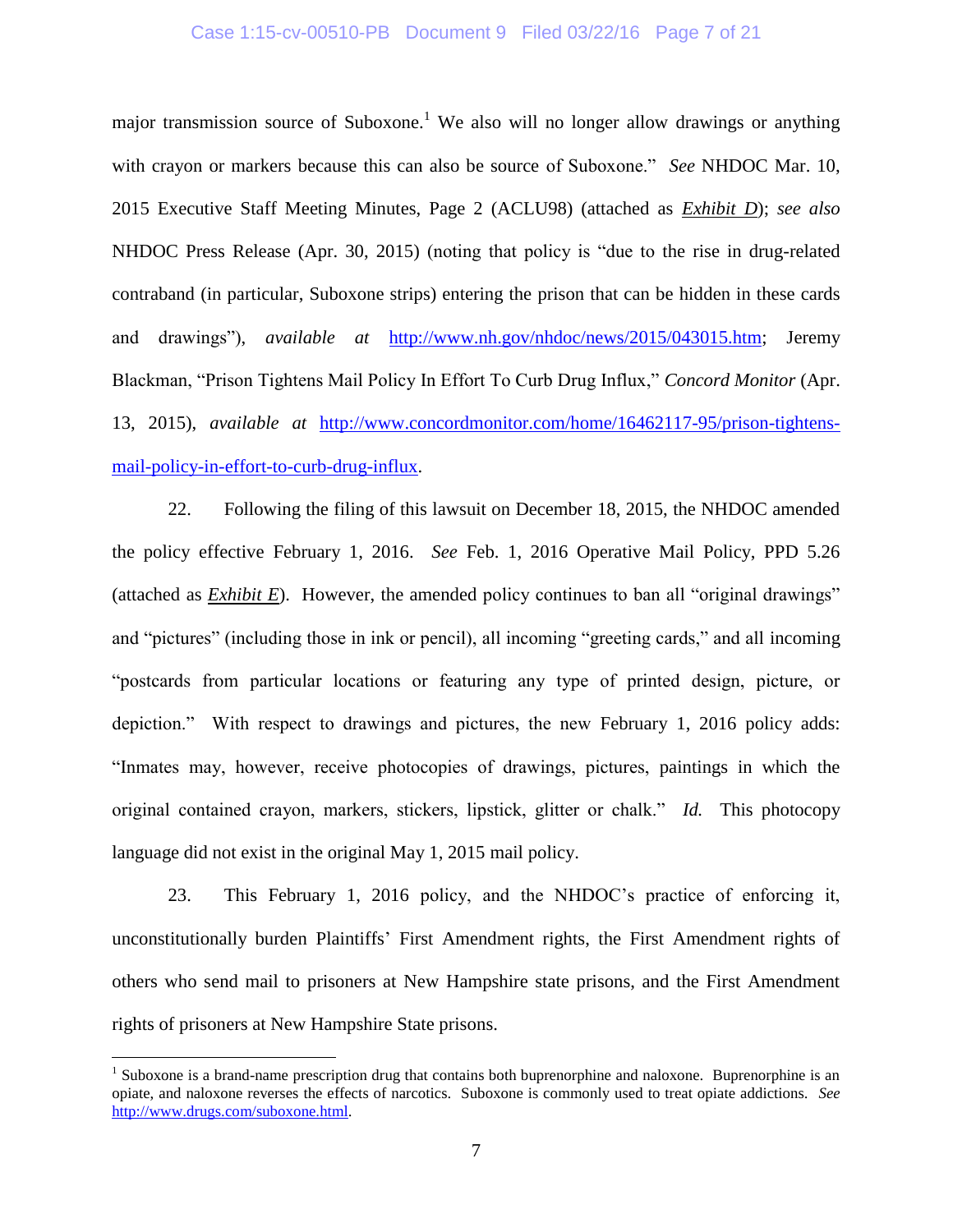#### **A. The Blanket Ban on** *All* **Original Handwritten Drawings or Pictures**

24. This new incoming mail policy barring all "original drawings" and "pictures" (including those in ink or pencil) is unconstitutional. *See Barrett v. Premo*, No. 6:11-CV-06358- HZ, 2015 U.S. Dist. LEXIS 41229, at \*22-23 (D. Or. Mar. 30, 2015) ("Even assuming arguendo that the policy [prohibiting drawings from the front of envelopes] is applied in a neutral manner, with no restrictions based on content, [the Department of Corrections] fails to show that the policy is rationally related to the objectives of promoting efficiency and enhancing security."). In a March 28, 2015 memorandum, the NHDOC explained the policy to staff and prisoners as barring incoming "personal drawings of any kind" or "other depictions," which includes those in pencil or ink. *See* Mar. 28, 2015 Memo. (attached as *Exhibit C*). With respect to original drawings and pictures, this restriction is still in place under the NHDOC's new February 1, 2016 mail policy.

25. As explained above, the new policy was put in place to prevent drugs like Suboxone from being smuggled into the State's prisons through the mail. While the NHDOC unquestionably has an interest in maintaining a secure prison environment, this blanket ban of all original handwritten pictures and drawings is unconstitutional given the real and tangible burdens it imposes on the ability of prisoners to receive innocent and protected forms of communication from family members—particularly, from pre-literate children.

26. *First*, in the documents received from the NHDOC pursuant to a Right-to-Know Request submitted by the ACLU-NH, the NHDOC has not identified a single instance of any drug being smuggled through handwritten drawings or pictures on regular, non-cardstock paper since 2010. *See* May 8, 2015 ACLU-NH Right-to-Know Request and Documents Produced (attached as *Exhibit D*).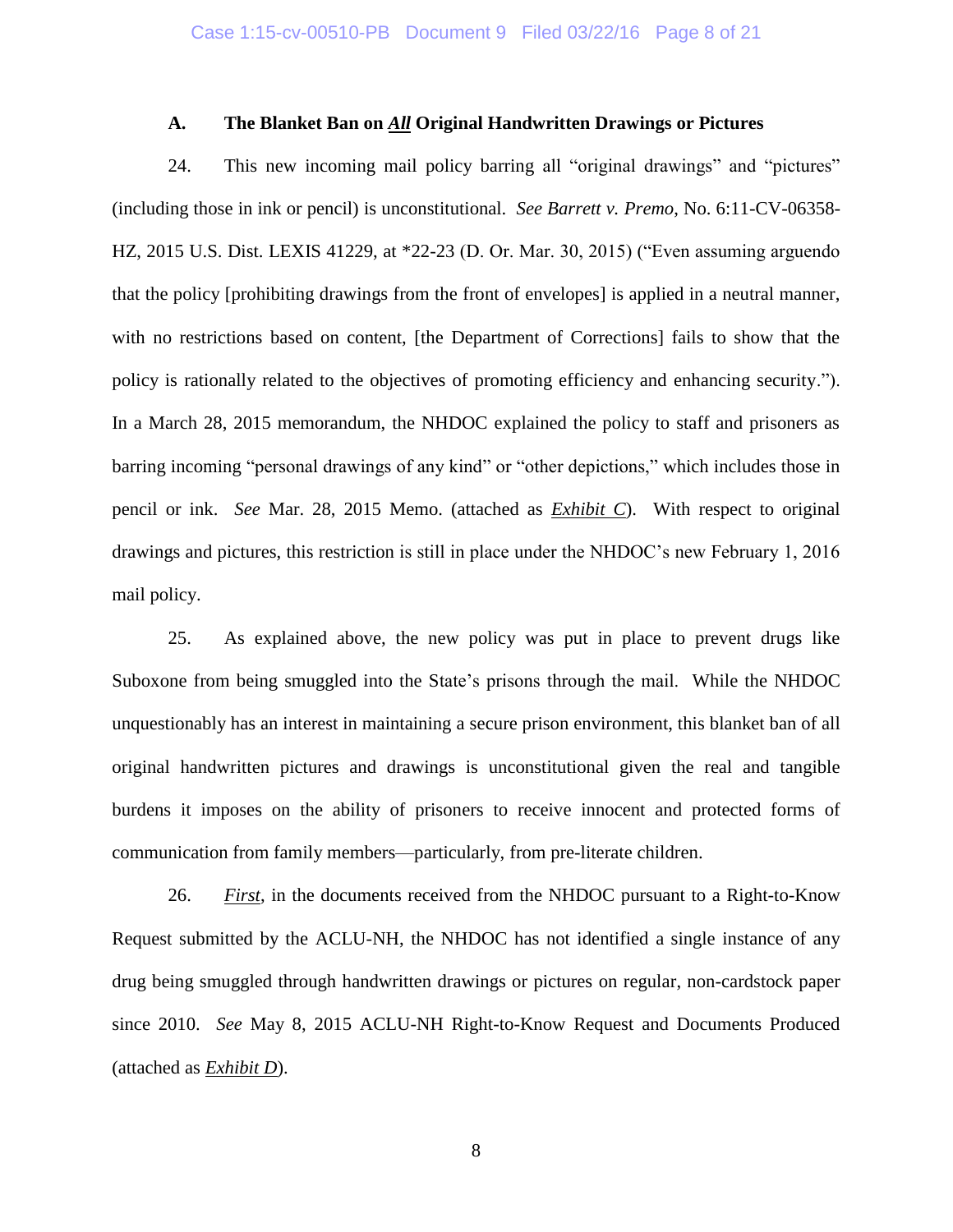#### Case 1:15-cv-00510-PB Document 9 Filed 03/22/16 Page 9 of 21

27. *Second*, there are ample alternatives to this onerous regulation. Inmate safety could be reasonably achieved by simply inspecting pieces of mail that contain handwritten drawings or pictures to determine whether they include contraband.<sup>2</sup> Of course, all mail is already rigorously inspected by prison security. While imposing a blanket ban on all handwritten drawings and pictures may be more convenient for prison staff, such a minor benefit is an insufficient justification for such a serious infringement on significant First Amendment rights. *See Prison Legal News v. Columbia Cnty*., No. 3:12-cv-00071-SI, 2013 U.S. Dist. LEXIS 58669, at \*35-37 (D. Or. Apr. 24, 2013) (rejecting a postcard-only policy, noting that "[w]hen the postcard-only policy is compared to a policy of opening envelopes and inspecting their contents, the rational relationship between the postcard-only policy and enhancing security dissolves"). $3$ 

28. *Third*, as explained in more detail in Section III *infra*, for children who are too young to write, handwritten pictures and drawings are one of the only ways they can interact with imprisoned family members. Put another way, there may be no alternative ways for many young children to communicate with imprisoned family members other than through pictures and drawings.

29. *Finally*, the new policy's allowance for "photocopies of drawings [and] pictures" does not cure the mail policy's constitutional defects and, in fact, only further demonstrates that lesser restrictive means are available to address the NHDOC's security interests. This photocopying requirement places a significant burden on low income family members who wish

 $\overline{a}$ 

<sup>&</sup>lt;sup>2</sup> To the extent that drugs have been uncovered in the past through inspections of handwritten pictures and drawings—which appears to have occurred infrequently (if at all)—this only confirms the feasibility of this more narrowly tailored approach.

 $3$  It appears that the NHDOC only consulted other state prisons inquiring whether they have similar policies after the NHDOC formally announced its new mail policy on April 30, 2015. *See* NHDOC Documents (ACLU107-34) (attached as *Exhibit D*). Of those states that responded to the NHDOC's inquiry, none had a similar policy banning all drawings, all greeting cards, and all postcards containing pre-printed images.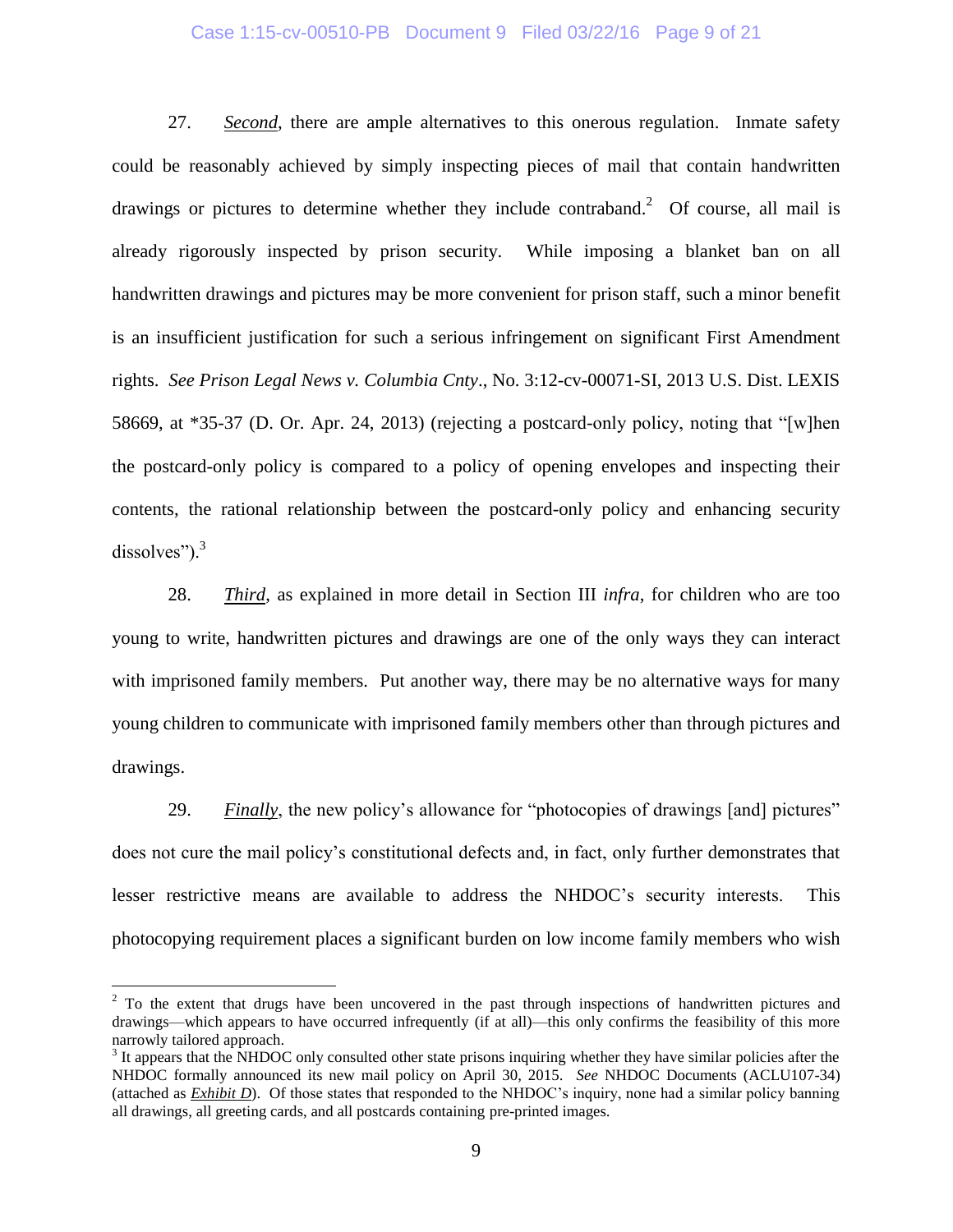#### Case 1:15-cv-00510-PB Document 9 Filed 03/22/16 Page 10 of 21

to send pictures and drawings to prisoners—a burden which will chill innocent and valuable speech. Indeed, prisoners and their families are disproportionately poor. Plaintiff Y.F. falls within this category.

30. The median pre-incarceration income of a person in prison is approximately \$19,000, and it is likely safe to assume that the income of a prisoner's family falls within a similar range. *See* Bernadette Rabuy and Daniel Kopf, "Prisons of Poverty: Uncovering the Preincarceration Incomes of the Imprisoned," Prison Policy Initiative (July 9, 2015), [http://www.prisonpolicy.org/reports/income.html.](http://www.prisonpolicy.org/reports/income.html)

31. Also, approximately 40% of people who make less than \$25,000 a year do not even have a computer at home. *See* U.S. Census Bureau American Community Survey, Computer and Internet Use in the United States: 2013, Table 1, *available at* [http://www.prisonpolicy.org/blog/2015/03/17/internet\\_demographics/.](http://www.prisonpolicy.org/blog/2015/03/17/internet_demographics/)

32. Accordingly, it should go without saying that many poor people with imprisoned family members do not possess a photocopier or computer scanner in their homes, and cannot even afford expensive toner or ink cartridges. And, given that New Hampshire is a rural state, there is obviously not a photocopy store around every corner. In the face of these hurdles, a poor family of a prisoner will, in practice, simply not send pictures and drawings to their imprisoned family member.

33. Even under this photocopy provision, the NHDOC must also still inspect prison mail piece by piece to determine if a drawing or picture is original (and therefore banned) or a photocopy (and therefore acceptable). This only proves that the NHDOC could, rather than blanketly banning original drawings and pictures, just as easily inspect each individual piece of mail—including mail with drawings or pictures—to determine whether it contains an indicia of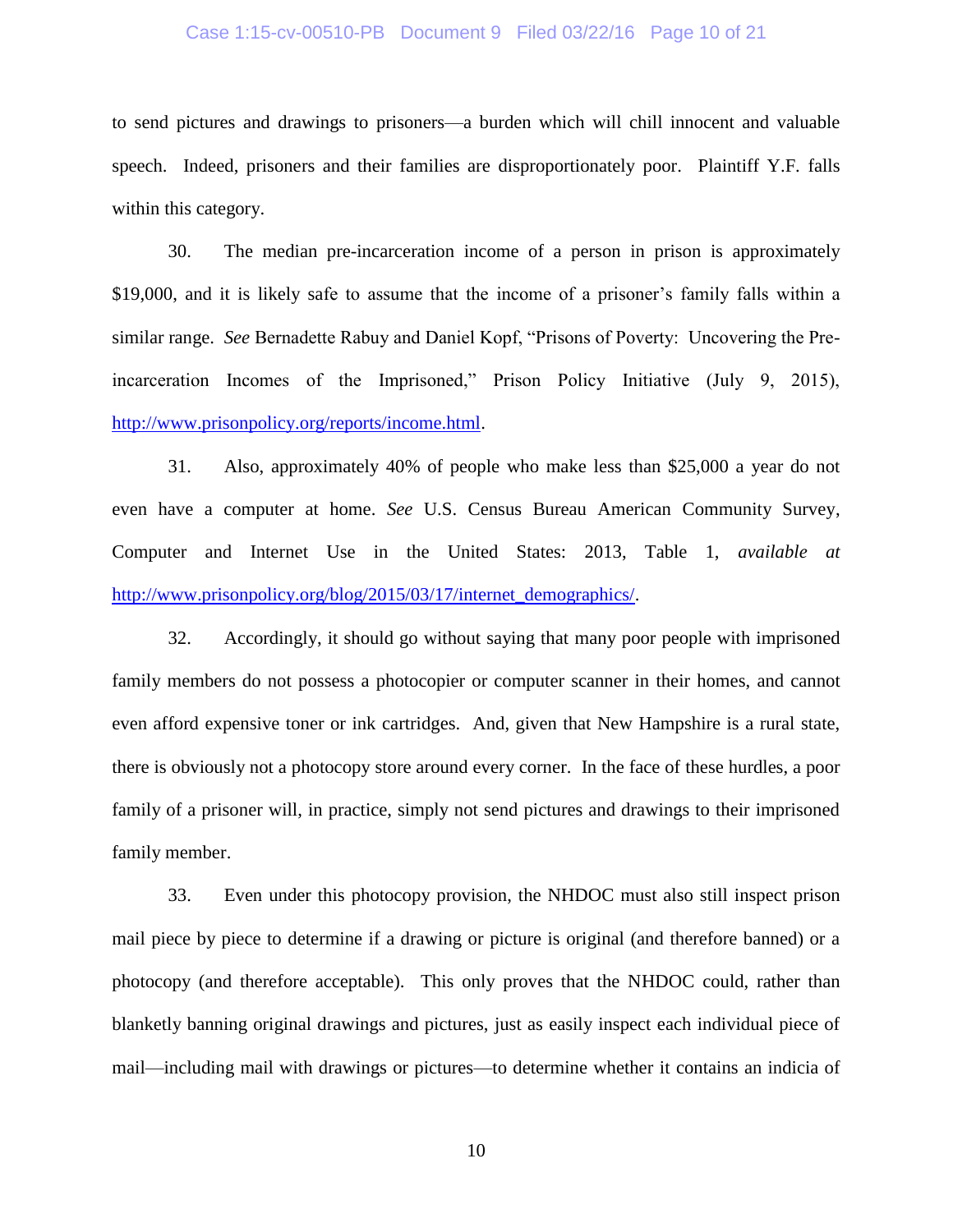contraband.

34. Moreover, there is no alternative to an original drawing or picture from a child. As any parent knows, these original documents, with their texture and both tangible and intangible qualities, contain obvious power and sense of connection. The meaning behind a drawing and picture from a child is lost when it is photocopied and non-original. By prohibiting all original drawings and pictures, the new mail policy bars entirely this form of original communication.

## **B. The Blanket Ban on** *All* **Greeting Cards and** *All* **Postcards From Particular Locations or Featuring Any Printed Design, Picture, or Depiction**

35. The new mail policy also bars all incoming "greeting cards," and all incoming "postcards from particular locations or featuring any type of printed design, picture, or depiction." *See* Feb. 1, 2016 Operative Mail Policy, PPD 5.26 (attached as *Exhibit E*); *see also* Mar. 28, 2015 Memo. (attached as *Exhibit C*). These provisions are also unconstitutional.

36. *First*, these provisions are overbroad, as they ban, for example, pre-printed holiday and condolence cards that have no nexus to the NHDOC's public safety concerns. This policy also goes so far as to ban prayer cards with pre-printed images sent from religious organizations to prisoners who want to receive communications about (and maintain a connection with) their faith.

37. The central concerns of the NHDOC are (i) thick cardstock with multiple layers where Suboxone can be hidden in between these layers, and (ii) cardstock where fluid, crayons, stickers, and other items are affixed in an effort to hide Suboxone.

38. However, the new mail policy goes far beyond these situations by banning, for example, (i) a basic, pre-printed holiday or birthday card *with nothing affixed* and (ii) a generic postcard containing nothing more than a pre-printed picture or a handwritten drawing. If the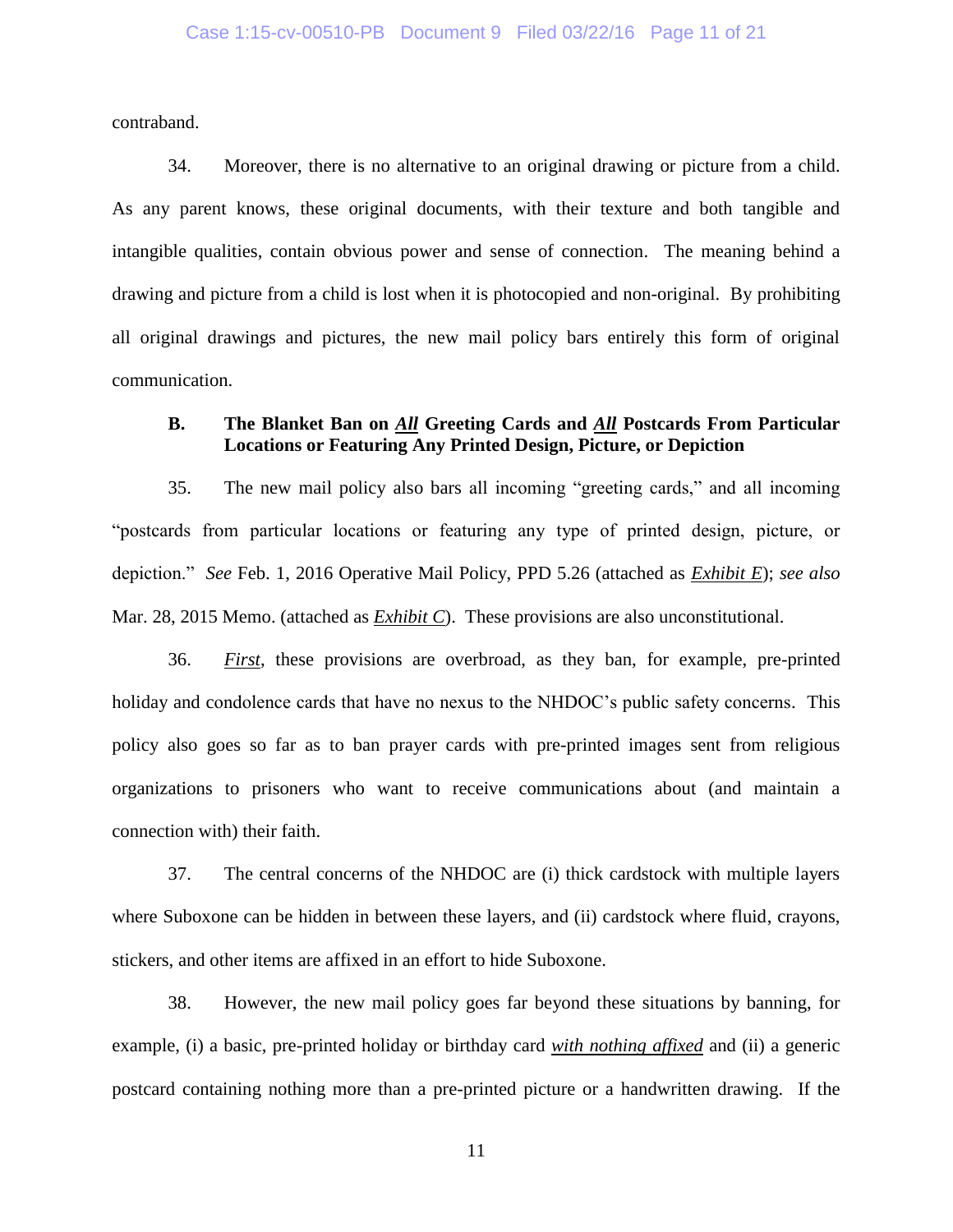#### Case 1:15-cv-00510-PB Document 9 Filed 03/22/16 Page 12 of 21

NHDOC is concerned about the usage of fluid, crayons, or other items affixed on cardstock as a means of smuggling Suboxone, it could have considered a restriction tailored to these instances. Instead, in sweeping fashion, the NHDOC banned multiple forms of valuable communication unrelated to its security interests.

39. Moreover, this rule is underinclusive, as it permits postcards with cardstock as long as it does not contain a picture "from [a] particular location<sup>[]"</sup> or a "printed design, picture, or depiction."

40. *Second*, there are ample alternatives to this restriction. Again, inmate safety can be reasonably achieved by thoroughly inspecting greetings cards and pre-printed postcards including their corners and seams—to determine whether they include contraband. The documents the NHDOC produced to the ACLU-NH indicate that it has been successful in detecting Suboxone in this fashion in the past.

41. *Third*, like the drawing ban, for children who are too young to write, pre-printed greeting cards and postcards are one of the few ways these children can interact with imprisoned family members.

42. *Finally*, this current policy's lack of reasonableness is indicated by the fact that, in late 2013, the NHDOC proposed a policy stating that "[a]ll incoming mail (except for privileged mail) to [high security] C4 and C5 inmates must be in the form of a postcard." This policy was similarly designed to address the NHDOC's concern with Suboxone and other drugs entering prison facilities through the mail. *See* Jeremy Blackman, "Prisons Move To Stamp Out Contraband By Limiting Mail Privileges For High-security Inmates," *Concord Monitor* (Dec. 10, 2013), *available at* [http://www.concordmonitor.com/news/localstate/9738664-95/prisons-move](http://www.concordmonitor.com/news/localstate/9738664-95/prisons-move-to-stamp-out-contraband-by-limiting-mail-privileges-for-high-security-inmates)[to-stamp-out-contraband-by-limiting-mail-privileges-for-high-security-inmates.](http://www.concordmonitor.com/news/localstate/9738664-95/prisons-move-to-stamp-out-contraband-by-limiting-mail-privileges-for-high-security-inmates) This policy was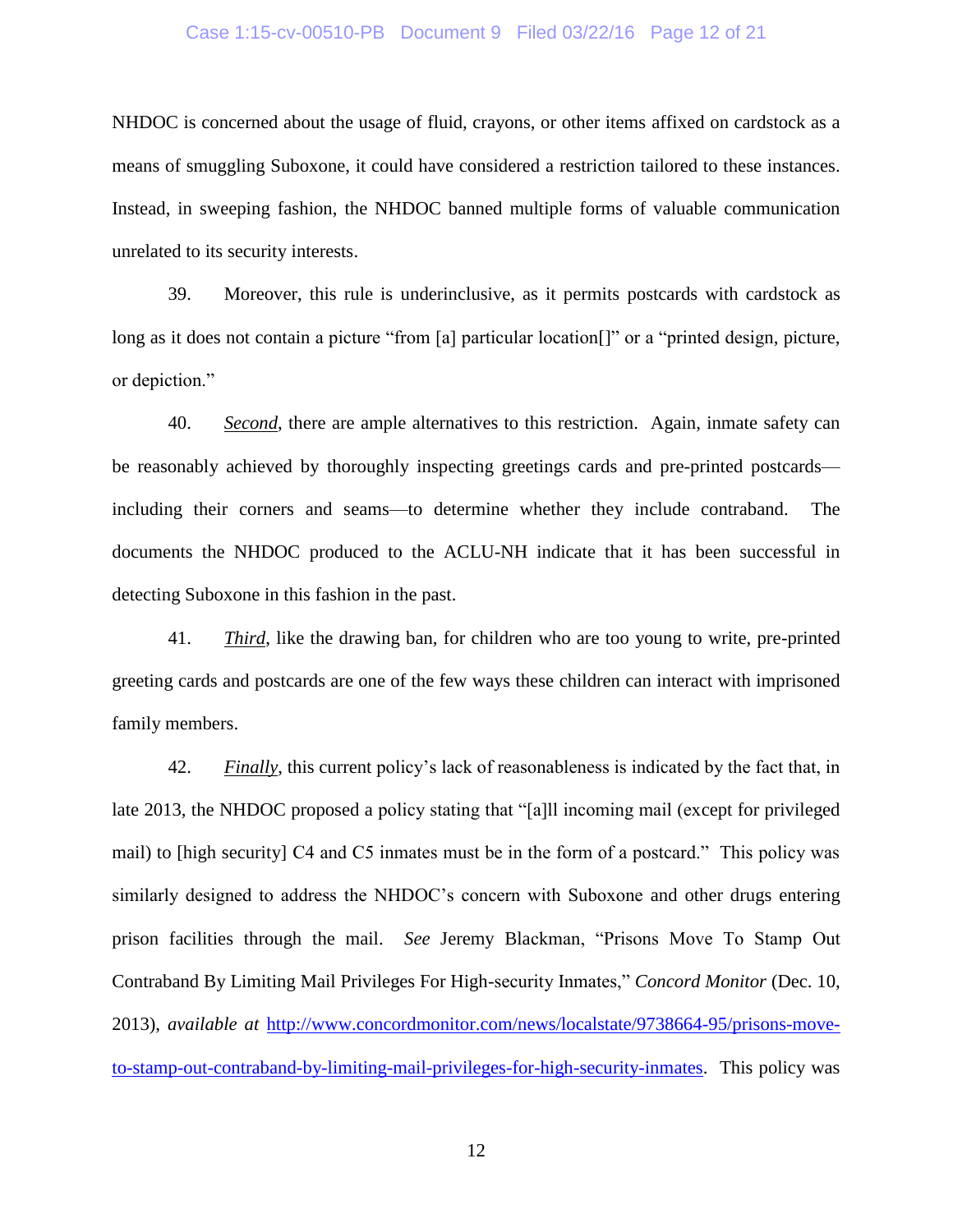#### Case 1:15-cv-00510-PB Document 9 Filed 03/22/16 Page 13 of 21

later withdrawn after the ACLU-NH raised First Amendment concerns.

43. As this withdrawn policy indicates, the NHDOC had little, if any, concern about Suboxone being smuggled into prison facilities through postcards with pre-printed images or designs. Now, to address Suboxone, the NHDOC is banning the very form of communication that it previously said would be the only form of communication permitted for high-security prisoners.

#### **II. The New Prison Mail Policy Violates Procedural Due Process**

44. The NHDOC's practice of enforcing this new policy also infringes upon the Fourteenth Amendment's right to procedural due process held by Plaintiffs and others who send mail to prisoners at New Hampshire state prisons.

45. Notwithstanding clearly established interpretations of the federal Due Process Clause, Defendant provided Plaintiffs no notice of his intent to censor their communications prior to his censorship, and no notice of any right to challenge or appeal these censorship decisions.

# **III. The NHDOC's New Mail Policy Will Stymie Rehabilitation And Have A Devastating Impact On Prisoners And Their Families.**

46. These new restrictions banning *all* original drawings and pictures, *all* greeting cards, and *all* postcards with pictures or designs will have a negative impact on the rehabilitative goals of confinement.

47. The ability of prisoners to maintain relationships with family and friends including preliterate children who can only communicate on paper through drawings, pictures, and pre-printed cards—is an essential component of a sound correctional confinement operation. Preserving these relationships fosters safe and secure management of the prisoner while confined, and facilitates his or her reintegration to the community upon release. *See* NHDOC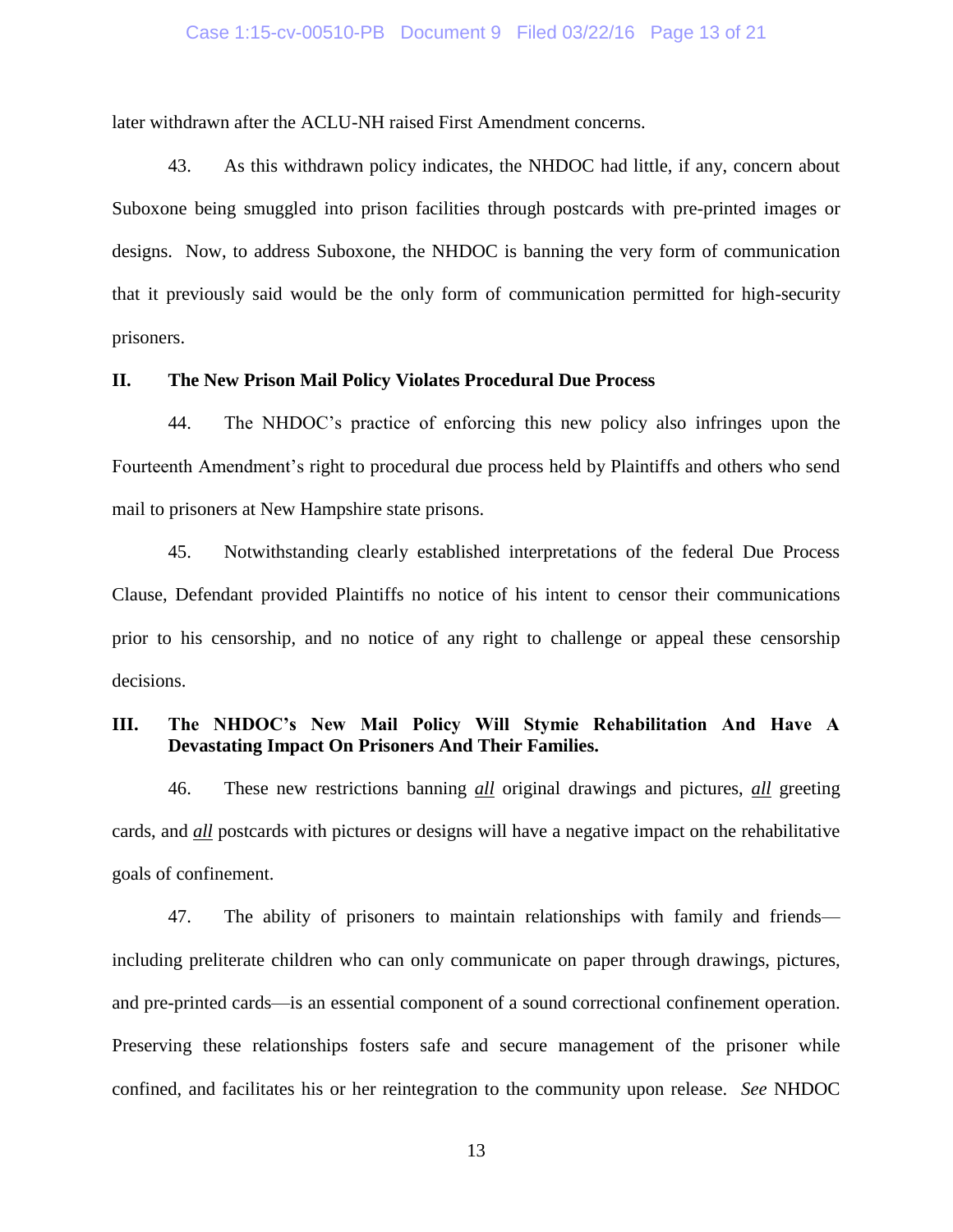#### Case 1:15-cv-00510-PB Document 9 Filed 03/22/16 Page 14 of 21

PPD 7.09(I) (explaining that visitation policy "is intended to help with fostering relationships with family ... that will improve the opportunities for inmates to successfully reintegrate into the community"), *available at* [http://www.nh.gov/nhdoc/documents/7-09.pdf.](www.nh.gov/nhdoc/documents/7-09.pdf) These interactions are especially important for prisoners who are mothers and fathers and who, by virtue of their confinement, already have limited interactions with their children.

48. For example, the new policy bans a female prisoner from receiving an original colored drawing from her 2-year-old daughter.

49. The new policy bans a prisoner from receiving a pre-printed Christmas card from his church—a form of communication which, for some incarcerated, conveys a powerful message during the holiday season.

50. The new policy bans a prisoner from receiving a pre-printed condolence card after the death of a loved one.

51. The new policy also prevents a prisoner parent from receiving an original drawing done using a pen or pencil of the child and prisoner parent holding hands—an obviously powerful image that would have tremendous meaning to an incarcerated parent and assist the parent in maintaining a familial bond.

52. A complete ban on these forms of communication will have a profound effect on prisoners who are desperate to maintain contact with family and friends while in custody, and may even reduce the likelihood of successful reentry. As criminal justice expert and Stanford Law Professor Joan Petersilia points out:

Every known study that has been able to directly examine the relationship between a prisoner's legitimate community ties and recidivism has found that feelings of being welcome at home and the strength of interpersonal ties outside prison help predict postprison adjustment.

Joan Petersilia, When Prisoners Come Home (New York, NY: Oxford University Press, 2006),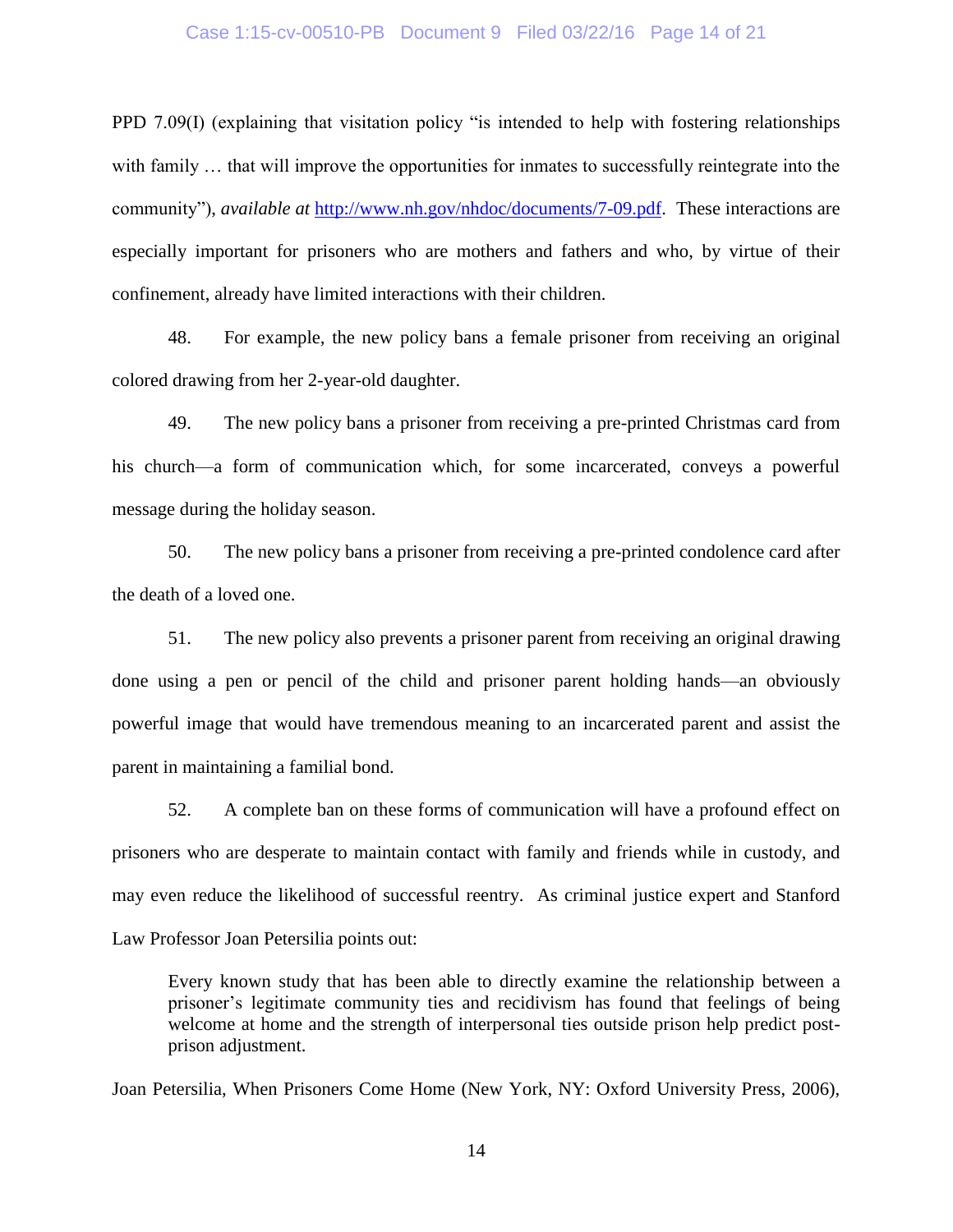245-46.

53. Indeed, demonstrating the existence of alternatives to this regulation, Plaintiffs' counsel has been unable to identify a single state prison in the United States that has a similar regulation banning *all* original handwritten drawings and pictures, *all* greeting cards, and *all* preprinted postcards. Clearly, these prisons have found ways to address their identical interest in preventing drug smuggling without banning these meaningful forms of communication.

54. Defendant's policies and actions have violated, continue to violate, and are reasonably expected to violate in the future Plaintiffs' constitutional rights to communicate with prisoners.

55. Defendant Commissioner Wrenn and other agents of the NHDOC are responsible for or personally participated in creating and implementing this unconstitutional policy, practice, and custom, and for training and supervising the mail staff members whose conduct also have injured and continue to injure Plaintiffs and others, or ratified or adopted the policies or actions described herein.

56. The ACLU-NH wrote to Defendant Commissioner Wrenn on July 14, 2015 articulating its concerns about the original mail policy enacted on May 1, 2015 and its censorship of communications received by prisoners. The ACLU-NH, Defendant Commissioner Wrenn, and the New Hampshire Attorney General's Office met in person on August 18, 2015 to discuss the mail policy and the ACLU-NH's concerns. Between that meeting and the filing of this lawsuit on December 18, 2015, Defendant Commissioner Wrenn had not changed the mail policy to correct its constitutional infirmities, thus making this lawsuit necessary.

57. On February 11, 2016, the NHDOC, through counsel, informed Plaintiffs' counsel of changes to the mail policy that were made effective February 1, 2016. *See* Feb. 1, 2016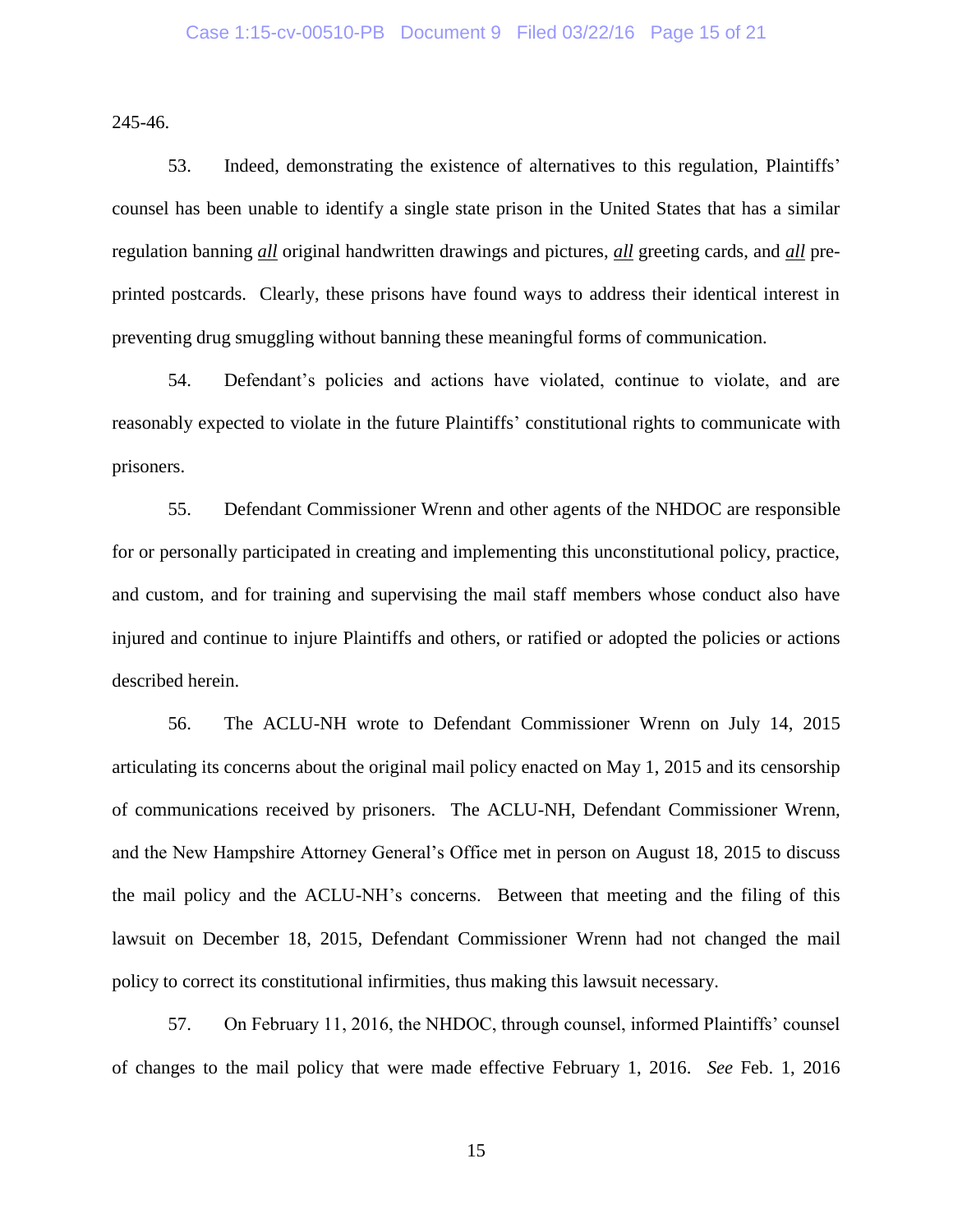Operative Mail Policy, PPD 5.26 (attached as *Exhibit E*). These changes were not made in consultation with Plaintiffs' counsel. This amended policy contains the same constitutional infirmities as the original mail policy challenged in this case, thus making the continuation of this lawsuit necessary.

### **CLAIMS FOR RELIEF**

### **Count I (Violation of the First Amendment's Free Speech Protections, as enforced by 42 U.S.C. § 1983)**

58. Plaintiffs reallege and incorporate by reference the allegations contained in the preceding paragraphs.

59. 42 U.S.C. § 1983 provides that "[e]very person who, under color of any statute, ordinance, regulation, custom, or usage, of any State or Territory or the District of Columbia, subjects, or causes to be subjected, any citizen of the United States or other person within the jurisdiction thereof to the deprivation of any rights, privileges, or immunities secured by the Constitution and laws, shall be liable to the party injured in an action at law, suit in equity, or other proper proceeding for redress."

60. The First Amendment to the United States Constitution, as applicable to the States through the Fourteenth Amendment, prohibits the making of any law that "abridg[es] the freedom of speech."

61. As described above, the NHDOC's new mail policy memorialized in PPD  $5.26$ (IV)(B)(2)-(3) and made effective on February 1, 2016 unconstitutionally infringes (or imminently threatens to infringe) upon the free speech rights under the First Amendment held by Plaintiffs, others who have attempted to or intend to communicate messages banned under the new policy, and prisoners confined in New Hampshire's state prisons.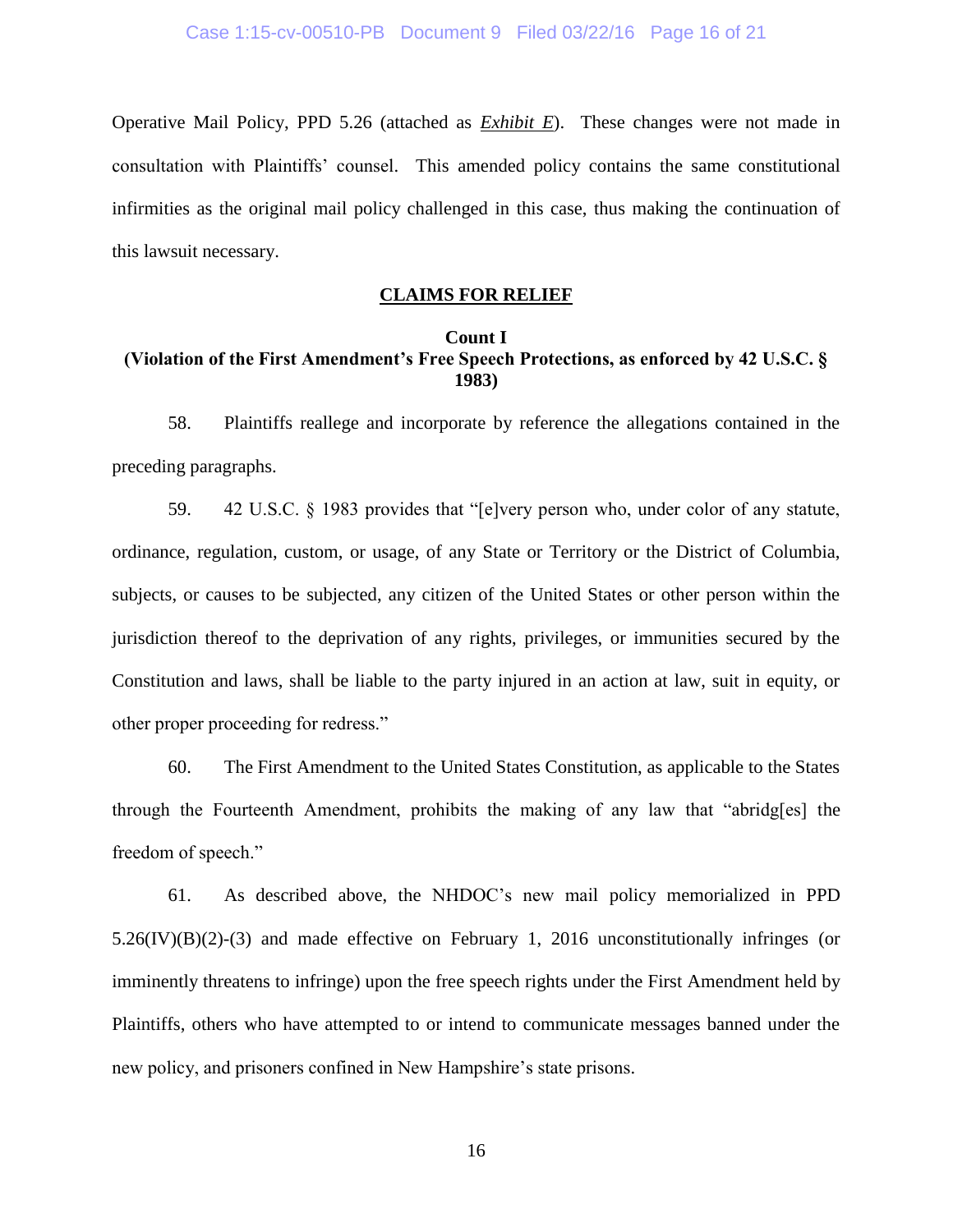#### Case 1:15-cv-00510-PB Document 9 Filed 03/22/16 Page 17 of 21

62. This new mail policy is unconstitutionally overbroad.

63. This new mail policy is not reasonably related to legitimate penological interests.

64. This new mail policy and the NHDOC's censorship of the expressive activities set forth above have a chilling effect on future speech.

65. The NHDOC's unconstitutional mail policy is ongoing and continues to violate and cause irreparable harm to the First Amendment rights of Plaintiffs, other prisoners, and their families. As such, there is no adequate remedy at law.

66. The acts described above have caused damage to Plaintiffs, and will continue to cause damage.

67. Plaintiffs seek declaratory and injunctive relief and compensatory, punitive, and nominal damages against Defendant.

68. Defendant's actions have been committed with reckless indifference to Plaintiffs' federally protected rights.

69. The law establishing the illegality of Defendant's actions was clearly established at the time such actions were taken.

#### **Count II**

# **(Violation of the Fourteenth Amendment's Procedural Due Process Protections, as enforced by 42 U.S.C. § 1983)**

70. Plaintiffs reallege and incorporate by reference the allegations contained in the preceding paragraphs.

71. 42 U.S.C. § 1983 provides that "[e]very person who, under color of any statute, ordinance, regulation, custom, or usage, of any State or Territory or the District of Columbia, subjects, or causes to be subjected, any citizen of the United States or other person within the jurisdiction thereof to the deprivation of any rights, privileges, or immunities secured by the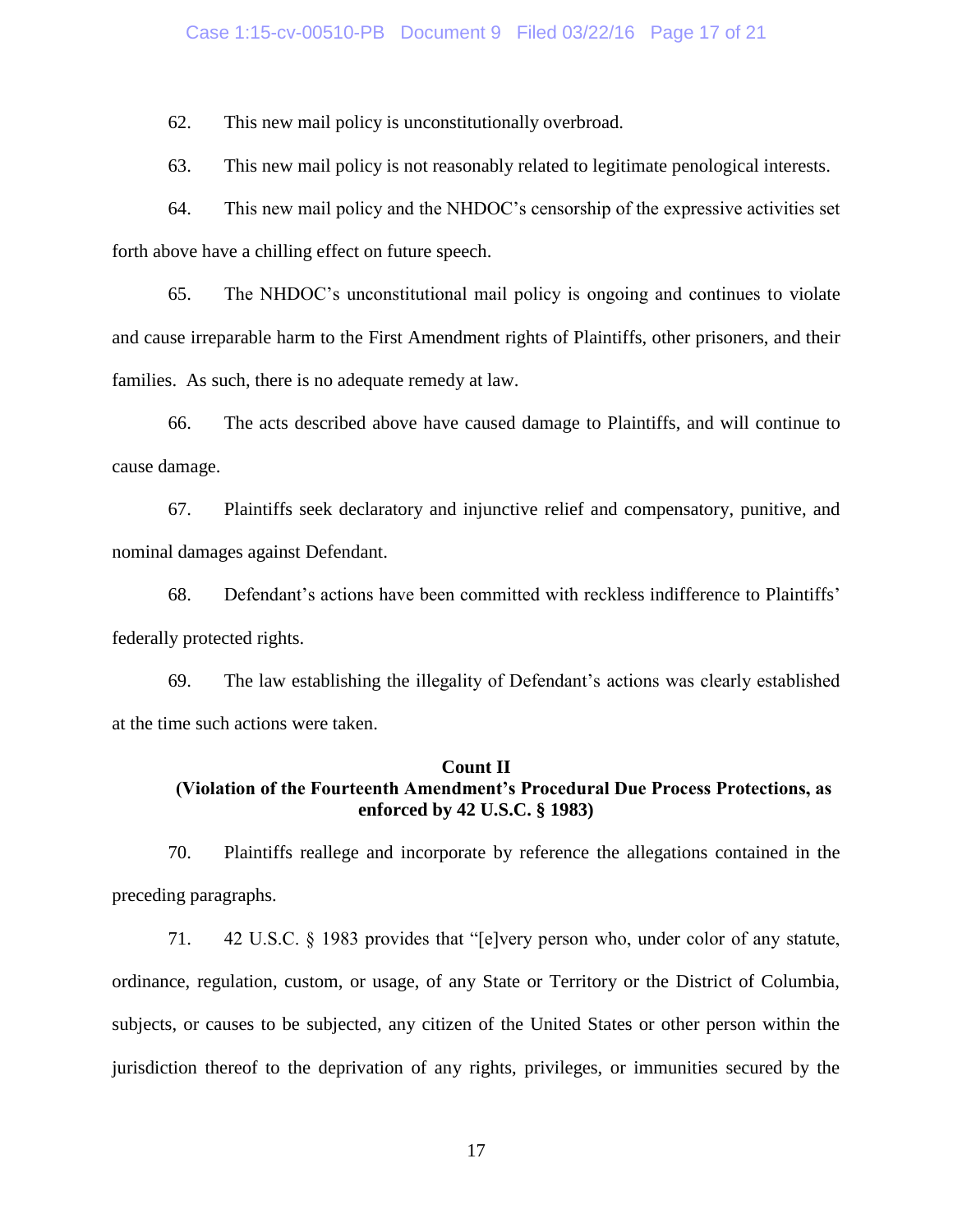#### Case 1:15-cv-00510-PB Document 9 Filed 03/22/16 Page 18 of 21

Constitution and laws, shall be liable to the party injured in an action at law, suit in equity, or other proper proceeding for redress."

72. Section 1 of the Fourteenth Amendment to the United States Constitution prohibits states from depriving "any person of life, liberty, or property, without due process of law."

73. As described above, the enforcement of the NHDOC's new mail policy memorialized in PPD 5.26(IV)(B)(2)-(3) and made effective on February 1, 2016 unconstitutionally infringes (or imminently threatens to infringe) upon the procedural due process rights under the Fourteenth Amendment held by Plaintiffs and others who have attempted to or intend to communicate messages banned under the new policy.

74. This new mail policy is not reasonably related to legitimate penological interests.

75. The NHDOC's unconstitutional mail policy is ongoing and continues to violate and cause irreparable harm to the Fourteenth Amendment rights of Plaintiffs and the families of other prisoners. As such, there is no adequate remedy at law.

76. The acts described above have caused damage to Plaintiffs, and will continue to cause damage.

77. Plaintiffs seek declaratory and injunctive relief and compensatory, punitive, and nominal damages against Defendant.

78. Defendant's actions have been committed with reckless indifference to Plaintiffs' federally protected rights.

79. The law establishing the illegality of Defendant's actions was clearly established at the time such actions were taken.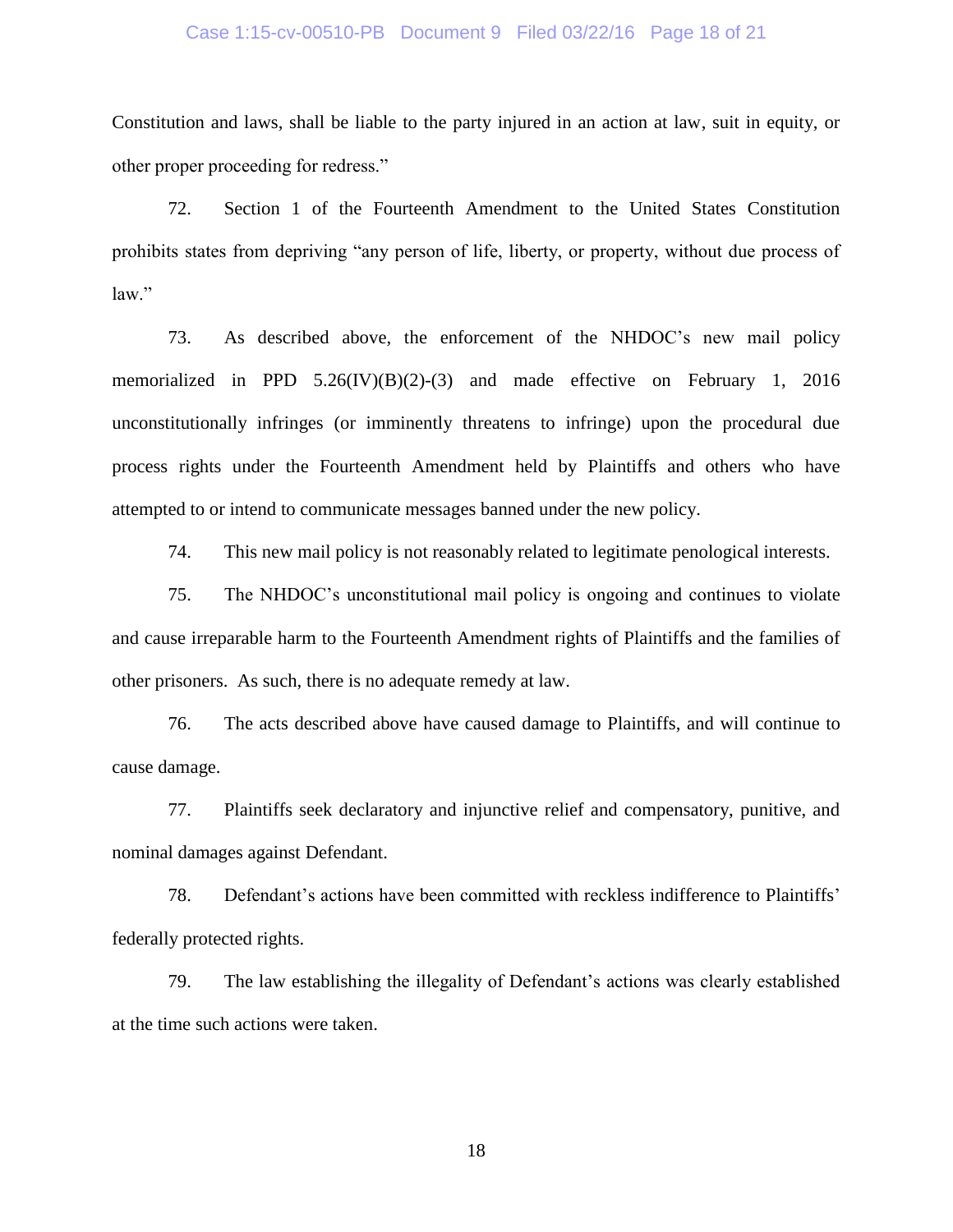### **REQUEST FOR RELIEF**

WHEREFORE, Plaintiffs respectfully request the following relief:

a) Declare that the NHDOC's new mail policy memorialized in PPD 5.26(IV)(B)(2)- (3) and made effective on February 1, 2016 is unconstitutional in violation of the First and Fourteenth Amendments to the United States Constitution;

b) Temporarily, preliminarily, and permanently restrain and enjoin Defendant Commissioner Wrenn, his employees, and all others acting in concert with him, from enforcing the new mail policy memorialized in PPD  $5.26$ (IV)(B)(2)-(3) and made effective on February 1, 2016;

c) An award of compensatory, punitive, and nominal damages for each violation of constitutional rights in an amount to be proven at trial;

- d) A trial by jury on damages;
- e) Award Plaintiffs attorneys' fees in this action pursuant to 42. U.S.C. § 1988(b);
- f) Award Plaintiffs their costs of suit;

g) The right to conform the pleadings to the proof and evidence presented at trial;

and

h) Grant such other and further relief as this Court deems just and proper in the

circumstances.

# **A JURY TRIAL IS HEREBY DEMANDED ON PLAINTIFFS' CLAIMS FOR MONETARY DAMAGES.**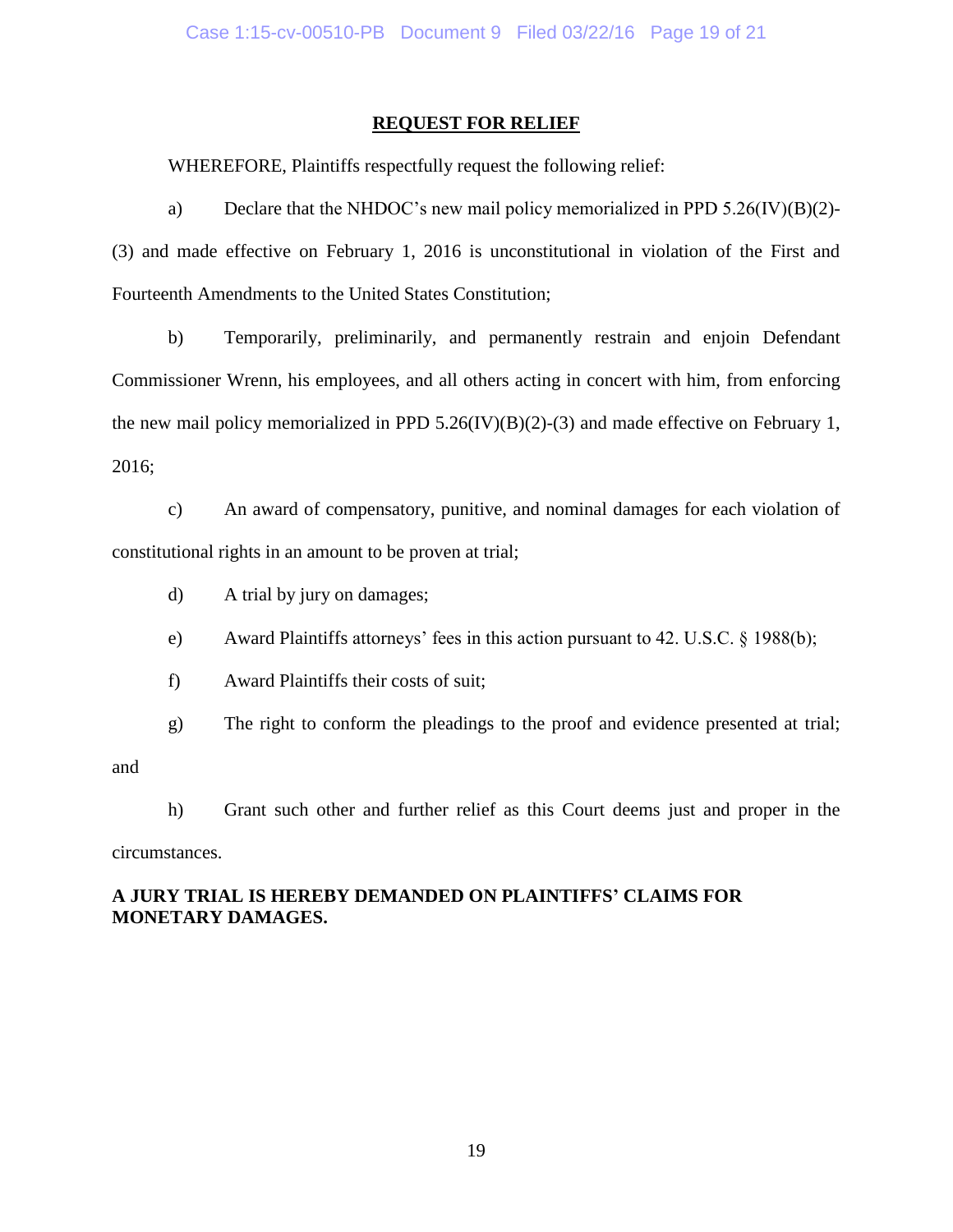Respectfully submitted,

Y.F., individually and as next of friend of minor C.F., and Catherine Menninger,

By and through their attorneys affiliated with the American Civil Liberties Union of New Hampshire Foundation,

*/s/ Gilles R. Bissonnette* Gilles R. Bissonnette (N.H. Bar. No. 265393) AMERICAN CIVIL LIBERTIES UNION OF NEW HAMPSHIRE 18 Low Avenue Concord, NH 03301 Tel.: 603.224.5591 [gilles@aclu-nh.org](mailto:gilles@aclu-nh.org)

Edward Sackman (N.H. Bar. No. 19586) BERNSTEIN, SHUR, SAWYER & NELSON, P.A. Jefferson Mill Building 670 North Commercial Street, Suite 108 P.O. Box 1120 Manchester, NH 03105-1120 Tel.: 603.665.8844 [nsackman@bernsteinshur.com](mailto:nsackman@bernsteinshur.com)

Dated: March 22, 2016